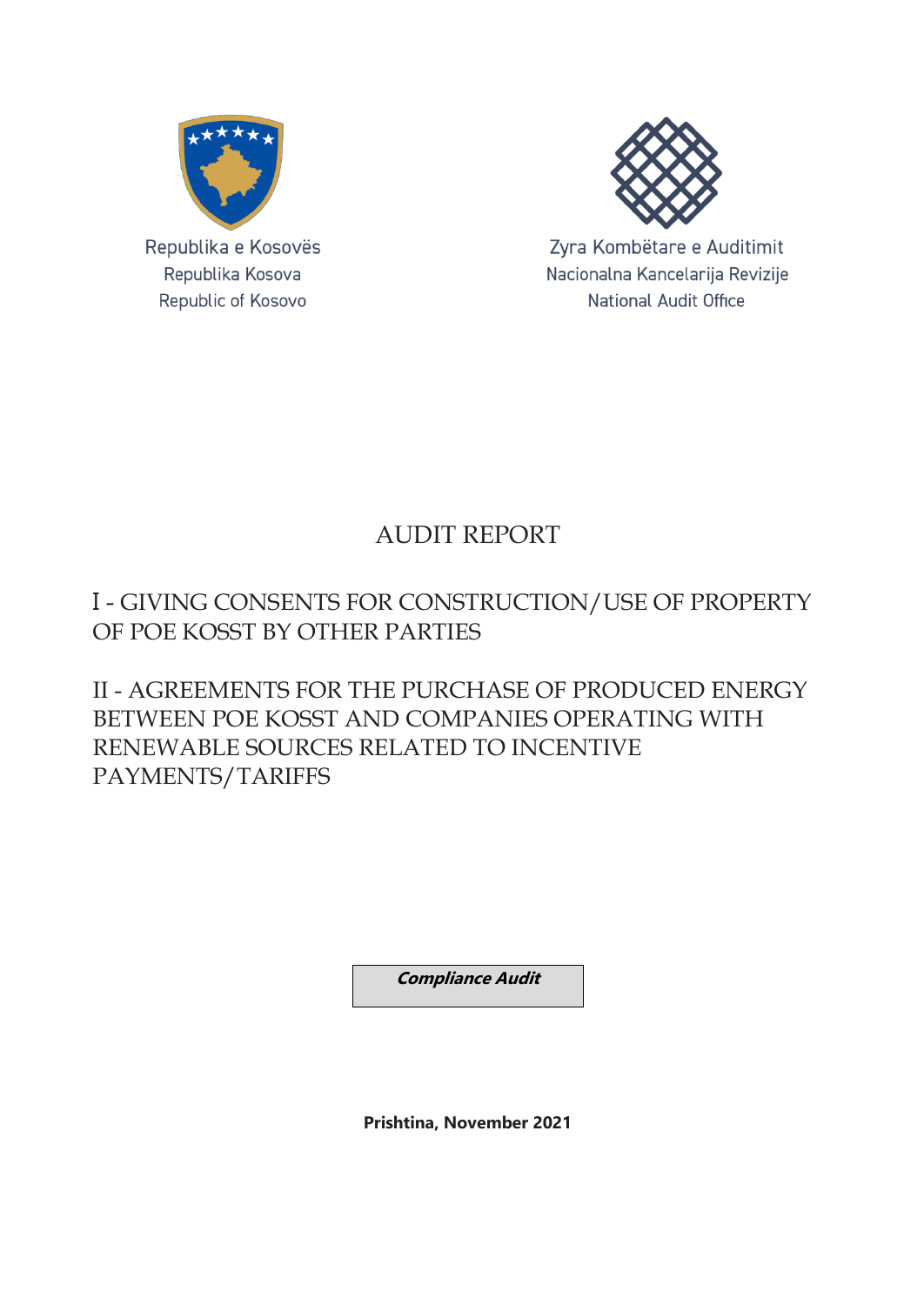# CONTENT OF THE REPORT

| I - Giving consents for construction/use of the property of "POE KOSST" J.S.C by other                                                                       |
|--------------------------------------------------------------------------------------------------------------------------------------------------------------|
| II - Agreements for the purchase of produced energy entred into between POE KOSST JSC<br>and companies operating with renewable sources, regarding incentive |
|                                                                                                                                                              |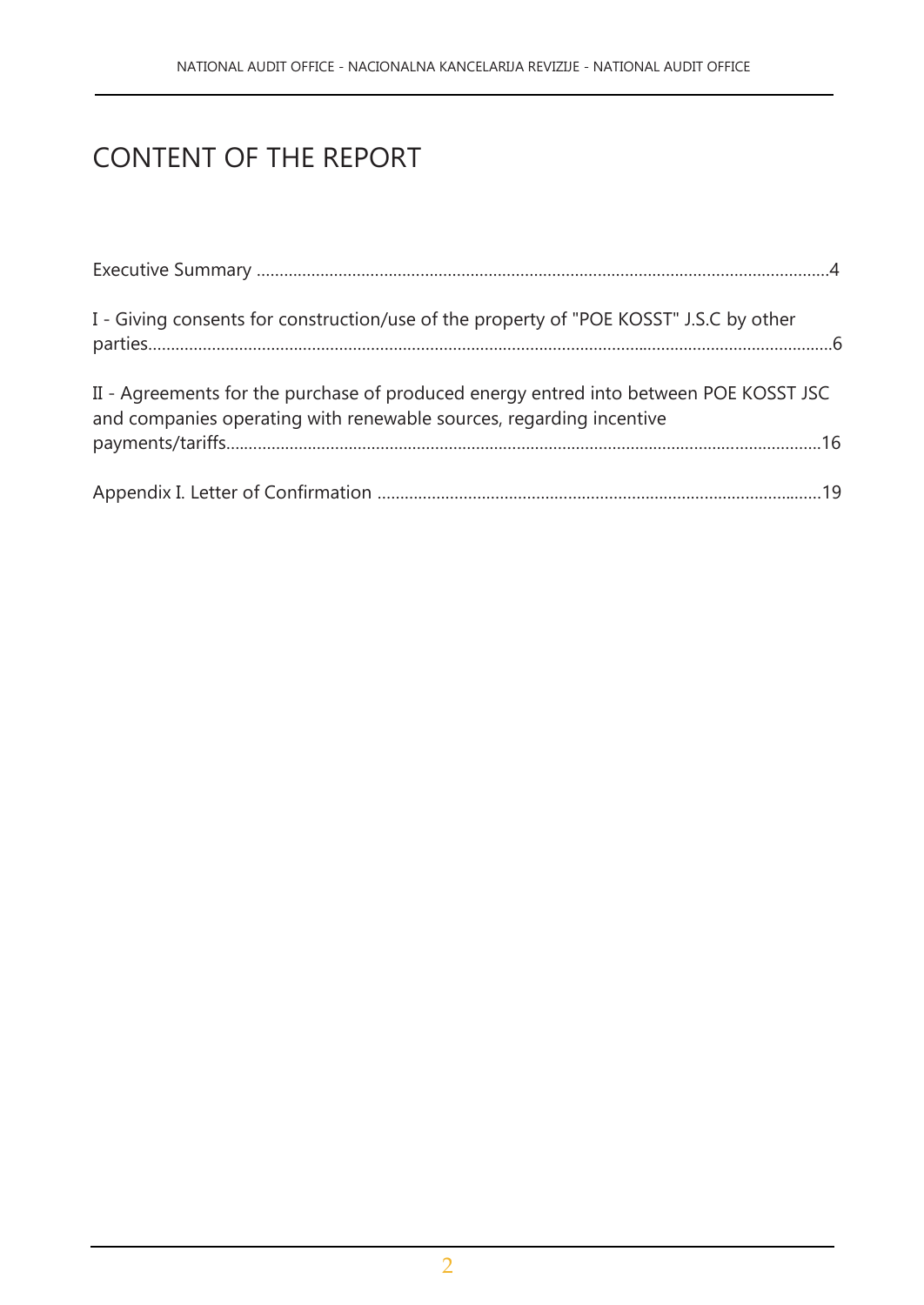The National Audit Office of the Republic of Kosovo is the highest institution of financial control, which for its work is accountable to the Assembly of Kosovo.

Our mission is to strengthen accountability in public administration, through quality audits, for an effective, efficient and economic use of national resources. The reports of the National Audit Office directly promote accountability of public institutions as they provide a sustainable base for holding managers' of individual budget organisations to account. We are thus building confidence in the spending of public funds and playing an active role in securing taxpayers' and other stakeholders' interests in enhancing public accountability.

This audit has been carried out in line with the International Standards of Supreme Audit Institutions, and good European practices.

The Auditor General has decided on the content of the audit report "Giving consents for construction/use of property of POE KOSST by other parties and Agreements for the purchase of produced energy between poe kosst and companies operating with renewable sources related to incentive payments/tariffs ".

The first part of the report is a result of the audit carried out by Faruk Rrahmani (team leader), Bujar Bajraktari and Ajtene Llapashtica (team members), whilst the second part of the report is a result of the audit carried out by Florim Beqiri (team leader), Sabile Muli and Lavdim Maxhuni (team members), under the management of the Assistant Auditor General, Emine Fazliu, who supervised the audit.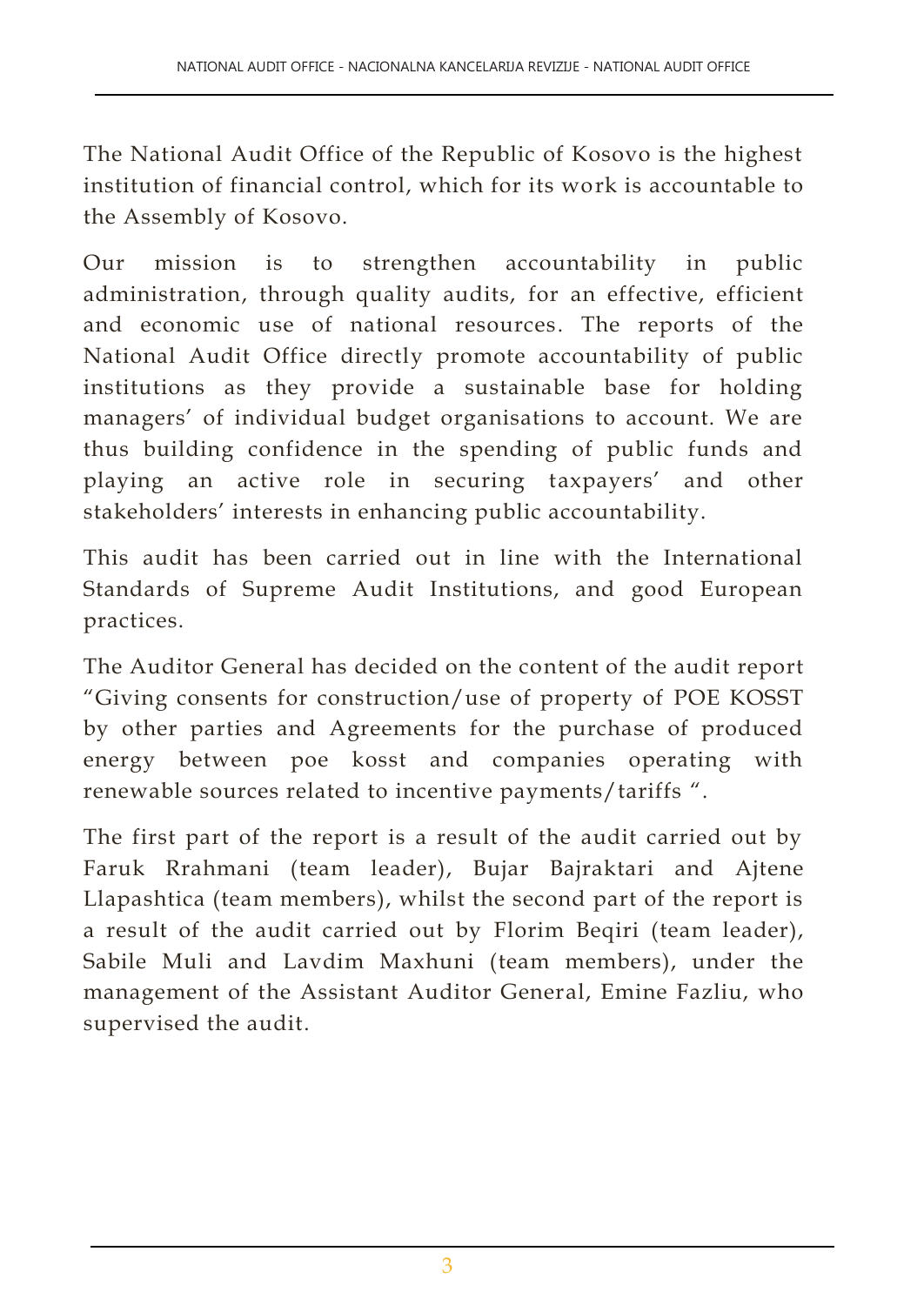## Executive Summary

This report is performed based on the recommendations of the Assembly of Kosovo dated 12 August 2021 to the National Audit Office (NAO). Report is divided into two parts, the first part is a summary of audit issues related to 'Giving consents for construction/use of the property of "POE KOSST" JSC by other parties', while the second part is a summary of the audit of all 'Agreements for purchase of energy produced between POE KOSTT JSC and companies operating with renewable sources, related to incentive payments/tariffs'.

Transmission, System and Market Operator JSC (hereinafter: KOSTT) operates as a public enterprise in accordance with the Law on Public Enterprises and relevant applicable legislation. The Assembly of the Republic of Kosovo discharges the shareholder rights for KOSTT.

In this context, NAO has conducted the audit in accordance with International Standards on Supreme Audit Institutions (ISSAI). Our approach included the tests and procedures that we think were necessary to reach a conclusion about compliance and management of this process.

#### **Summary for the first part of the report: Audit of decisions for giving consents for construction/use of the property of "POE KOSST" JSC by other parties**

Based on the applicable local rules, constructions under the transmission system and in certain vicinity are prohibited as KOSTT has expropriated these spaces and reserves the right of servitude.

Our audit focused on assessing whether the responses (consents/refusals) that KOSTT returned to the parties regarding construction, relocation and ground cabling were in accordance with internal rules, applicable legislation and standards applied for this purpose. We have also evaluated the process of renting out premises and fiber optics.

#### **The main conclusions and recommendations are:**

**First** - The management of the response process (consents/refusals) for the parties was accompanied by time delays in handling cases, and non-application of fees for public institutions. Also, the process was inconsistent in terms of signatures from management which in one period were applied and in another were not applied.

To address these shortcomings we recommend that the Board through the Chief Executive Officer ensure the elimination of delays in handling cases, the application of fees for all and the establishment of written procedures regarding the necessary approvals.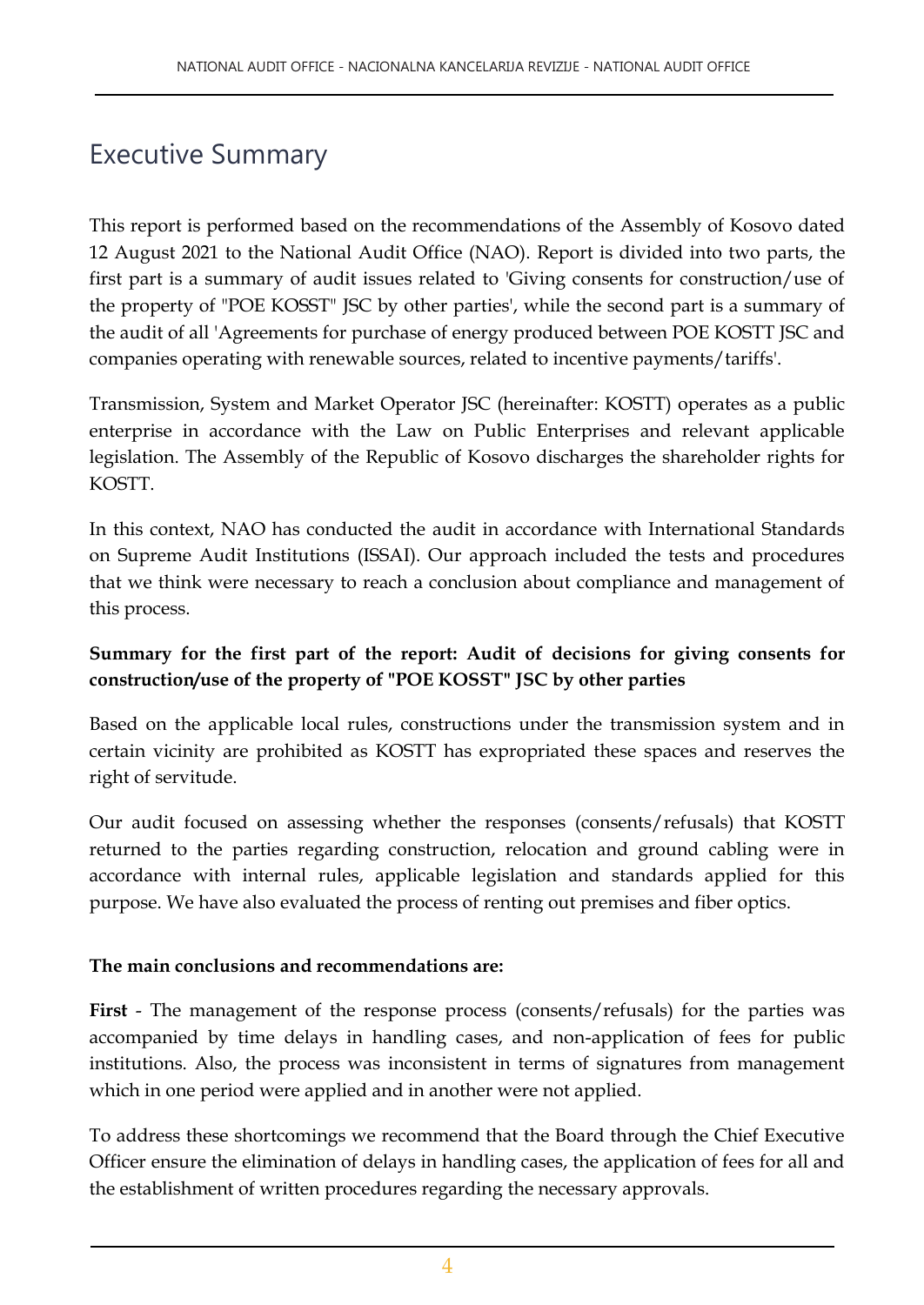**Second** - The energy transmission security zone was affected by the constructions of previous periods which were mainly illegal constructions, but this phenomenon still continues to occur even though with a lower intensity. However, there were cases when, despite definition of the technical conditions set by KOSTT, they were not respected and the constructions, the relocation of the pillars were within the security zone (where constructions are prohibited).

In some cases, KOSTT had informed the competent bodies (municipalities) to stop the works, but the actions taken were insufficient.

To address these shortcomings, we recommend that the Board, through the Chief Executive Officer, ensure a more effective cooperation with the municipality and other stakeholders to fully prevent this phenomenon.

**Third** - KOSTT provided answers (consents/refusals) and determined the technical conditions for the relocation of poles and ground cabling based on international standards, but which had no internal regulations. A draft regulation is in process, but has not yet been approved by the Board.

To address the issue of regulating the process of relocation of poles and ground cabling, the Board, in accordance with the statute must approve regulations that clearly define all the processes to be applied for this purpose.

**Summary for the second part of the report: 'Audit of all agreements for the purchase of energy produced between POE KOSTT JSC and companies operating with renewable sources, regarding incentive payments/tariffs.**

The audit focused on managing agreements for the purchase of energy produced from renewable sources, verifying whether the payments made are in accordance with the tariffs set by the Energy Regulatory Office (ERO) as well as the process of inspecting the metering system.

The result obtained from our audit samples shows that the internal controls imposed by KOSTT JSC in relation to this area have functioned effectively.

We thank the management and support staff of KOSTT for the cooperation provided throughout the audit process.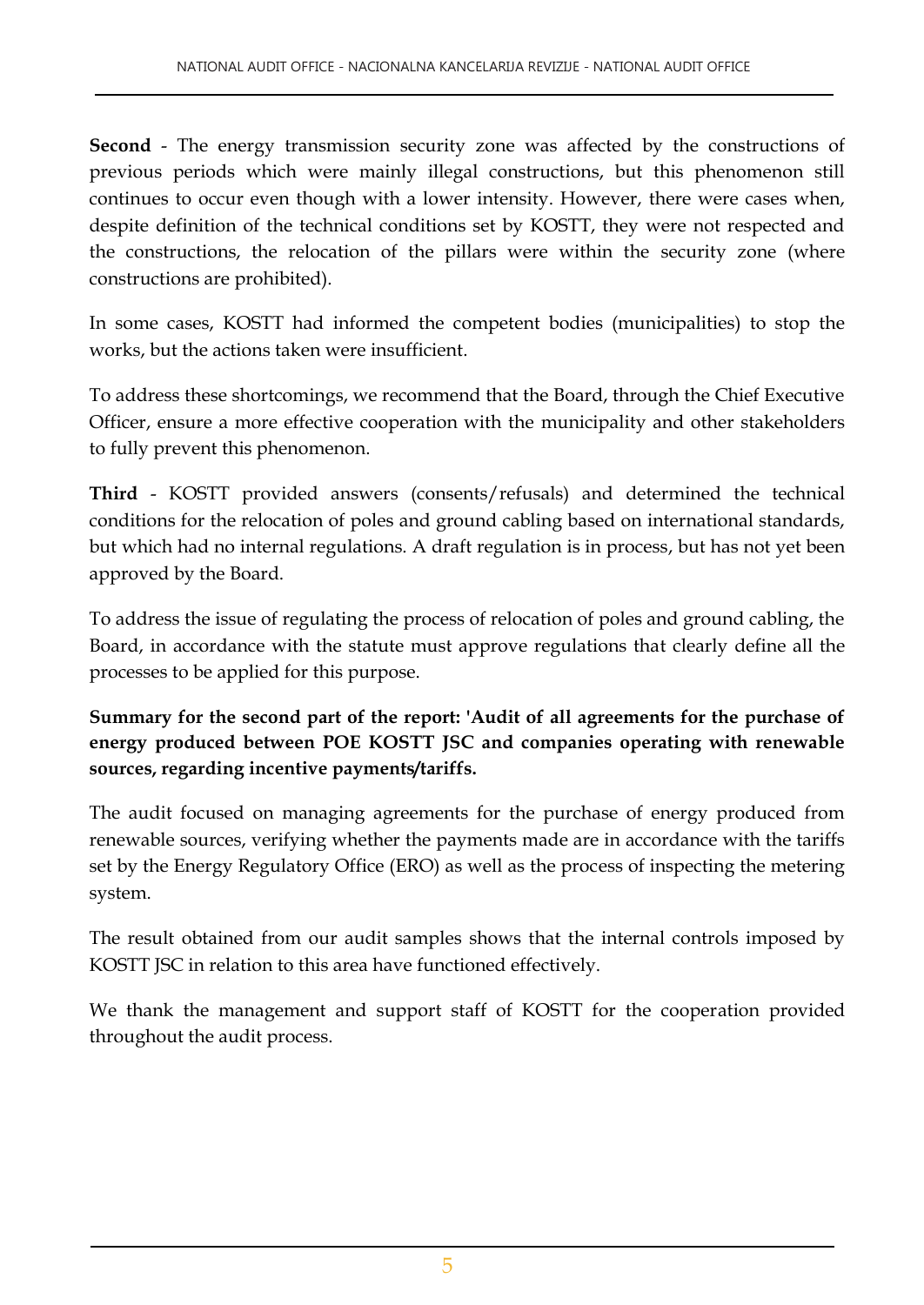### **I - GIVING CONSENTS FOR CONSTRUCTION/USE OF PROPERTY OF POE KOSST BY OTHER PARTIES**

## **Introduction**

Transmission, System and Market Operator - KOSTT, operates as an independent entity since December 2005 from the transformation of the Kosovo Energy Corporation. Mission of KOSTT is the safe and reliable operation of the transmission system, guaranteeing the security of supply, as well as the efficient operation of the electricity market based on transparency and non-discrimination, in support of the economic and social development of the Republic of Kosovo.

As the Transmission System Operator (TSO), KOSTT is responsible for the efficient, economical and coordinated operation of the electricity transmission system in Kosovo, and is responsible for managing energy flows in the transmission network that serves for supply of national consumption and cross-border trade.

In addition to its primary responsibilities, KOSTT has other responsibilities that relate to its activities and some of which were the objective of this audit such as:

- Providing professional services to third parties (connection of renewable energy sources) as well as construction of facilities near the transmission network affected by construction; and
- Providing services to stakeholders to use the free capacity of optic fibers (commercialization of optic fibers) in the telecommunications infrastructure.

The management of the process of granting consents/technical conditions for applicants is based on AI no. 2005/7; AI 03/2017 on Rules for Security zones, Instruction no. 278 on Issuance of Consents for construction of facilities in the vicinity of Substations & Transmitters and under Transmission; KOSTT Code of Electrical Equipment and Technical Rules for Construction and Maintenance of Power Facilities - substations and lines1.

l <sup>1</sup> Official Gazette of the former SFRY No. 65/88 and Official Gazette No. 19/68.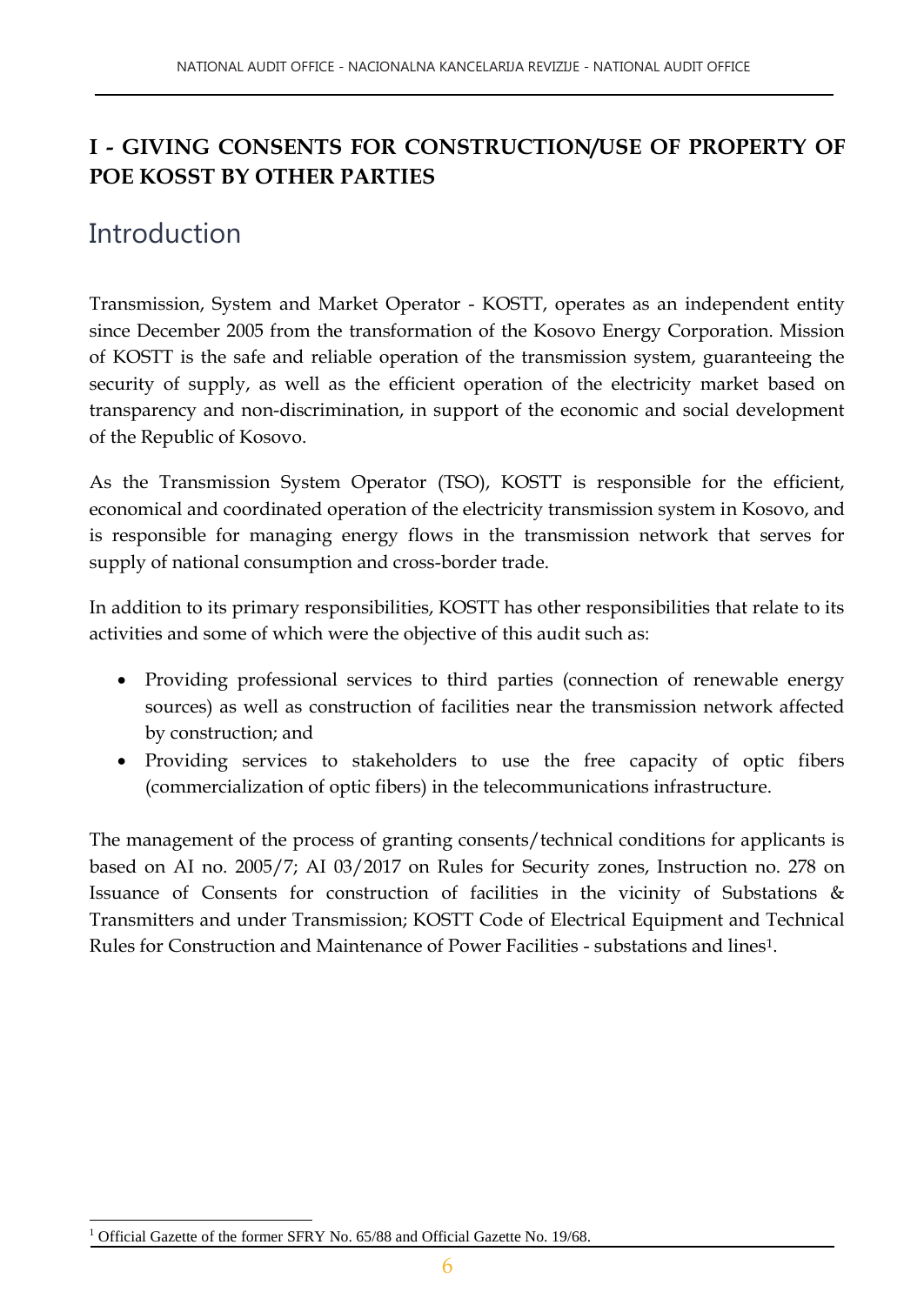# Audit Objectives

Based on the request of the Assembly of Kosovo dated 12.08.2021 with no. 08-Re 007, the meeting held with the Committee on Industry, Economy and Entrepreneurship and meetings with the management of KOSTT, including the information received in the planning process, we have set the objective of this audit as follows:

- $\triangleright$  The first objective of this audit is to assess whether the responses, which relate to the granting of consents or their refusal to use KOSTT properties to other parties, are in line with the criteria set out in the relevant laws, standards and in accordance with the statute of the enterprise, internal regulations and other acts. Process management will also be evaluated; and
- $\triangleright$  The second objective of this audit is to evaluate the leasing of property (shops and optic fibers).

The audit report assesses compliance with whether the granting of property (right of servitude) building permits to other parties complies with the criteria set out in applicable regulations, relevant laws, or even international standards.

## Audit Scope and Methodology

This audit focused on the evaluation of all responses (consents/refusals) which were issued from 01 January 2015 until the end of August 2021, regarding the issuance of consents for construction/use of KOSTT properties by the other parties.

A more special focus is given to the answers (consents/refusals) of KOSTT that have to do with setting the technical conditions for the relocation of the transmission network or with the underground cabling and their implementation.

Projects related to KOSTT capital investments were not subject to this audit as part of the recommendation/request of the Assembly of Kosovo for audit, as this part will be covered by a separate audit in the annual audit plan of NAO for the season 2021/2022.

Also, two cases<sup>2</sup> were processed for investigation to the state prosecutor's office and in accordance with the audit methodology not to affect the investigation will not be part of the audit report.

The audit methodology was designed to respond to specific objectives regarding responses (consents/refusals) for the construction or use of KOSTT properties by other parties if they were made in accordance with legal requirements and the enterprise plan.

 $2$  The CC Apartments case and the Ex-FIS case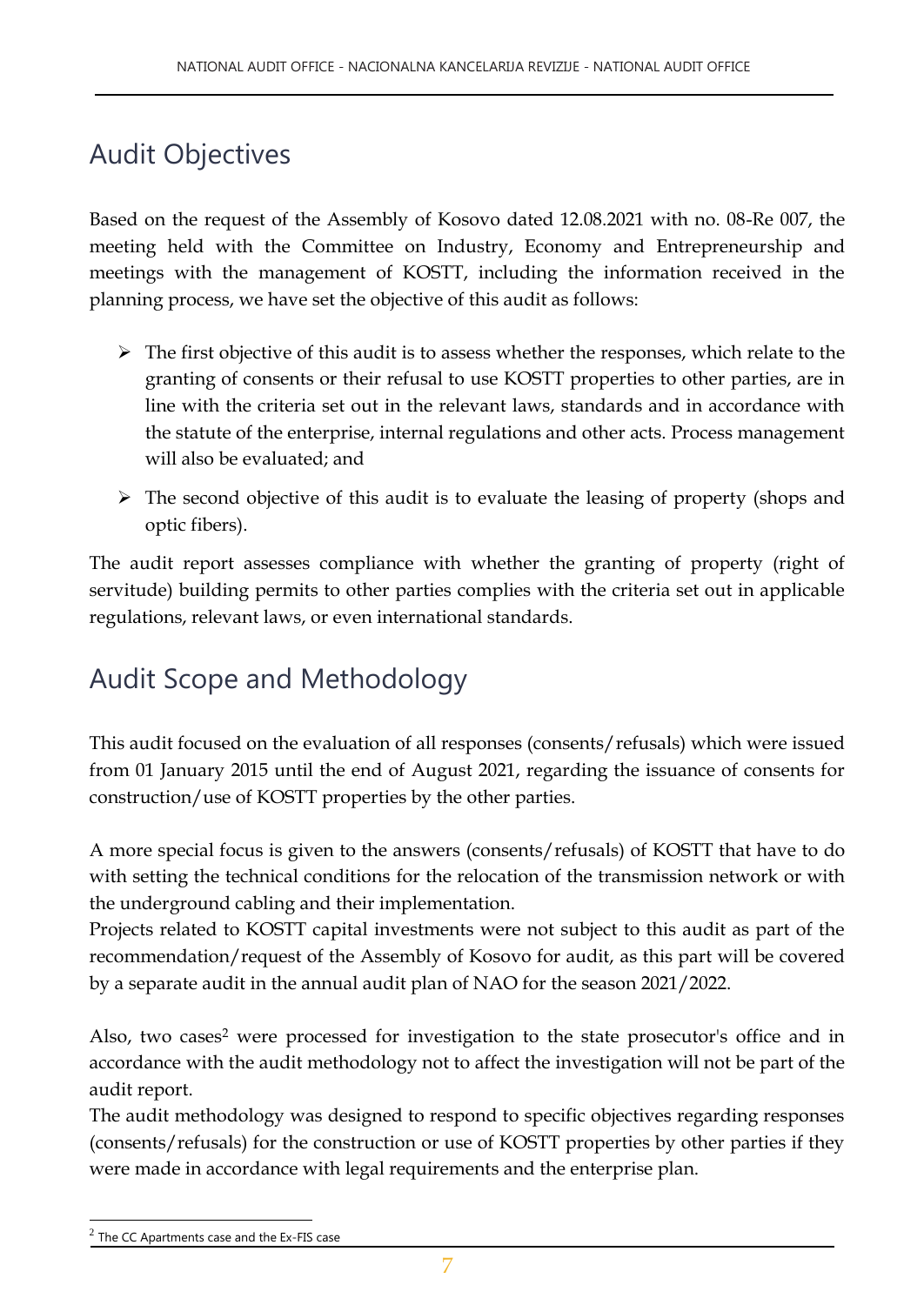In order to ensure that the analyzes resulting from this audit are in the direction of reaching adequate audit conclusions, it is considered useful to establish an audit design and approach, which will lead to the identification of possible deficiencies in the response process (consents/refusals) for construction, as well as lease contracts signed with users of KOSTT properties.

The audit was performed in accordance with ISSAI 100 - Basic Auditing Principles in the Public Sector, ISSAI 400 - Basic Auditing Principles of Compliance, and ISSAI 4000 - Compliance Auditing Standards, NAO Code of Ethics, and other relevant requirements for compliance audit. NAO is independent of the audited entities. We believe that the audit evidence we have obtained is sufficient and appropriate to provide conclusions.

Our approach to this audit is oriented towards obtaining relevant and sufficient evidence for audit security purposes and will be combined including several audit techniques such as:

- Analysis and evaluation of legal and statutory requirements for giving answers (consents/refusals) for construction as well as for giving KOSTT properties for use/rent;
- Interview with relevant KOSTT officials who have managed this process (including the management) and eventual discussions as needed;
- Meeting and discussion with the MPs members of the Committee on Economy, Industry, Entrepreneurship and Trade of the Assembly of Kosovo;
- Analysis of the minutes of the meetings of the Board of Directors if the transfer of the use of the properties to other parties has been reviewed;
- Analysis of responses (consents/refusals) regarding the determination of technical conditions for construction, relocation or cabling, if they are in compliance with the applicable legislation;
- Testing of all answers (consents/refusals) <sup>3</sup> on construction near transmission and review of optic fibers leases and rented out premises;
- Physical examination of a number of cases which were subject to audit; and
- Analysis of the process of approvals/signatures regarding the provision of responses (consents/refusals) to the requesting parties.

 $3$  111 responses (consents/refusals) were audited excluding 2 cases that were in the process of investigation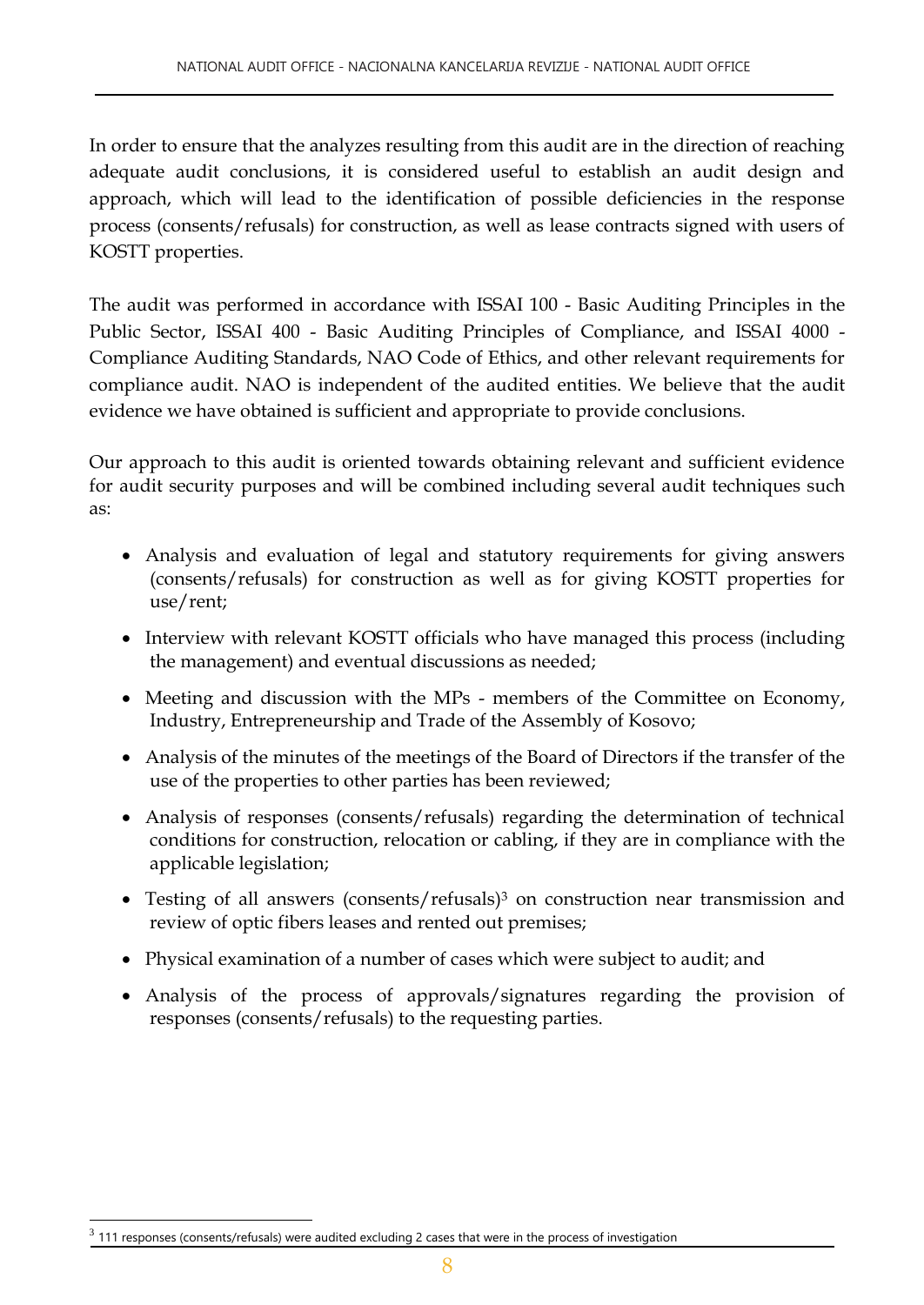# Findings and recommendations

During the audit, we noticed areas for improvement, which we presented in the form of findings and recommendations. Through concrete recommendations, we aim for the management of the process of giving answers (consents/refusals) to the parties to be framed with relevant regulations, to be managed efficiently, and to have consistency in the treatment of the parties.

#### **The process of giving consent /refusals to the requesting parties**

From 2015 to August 2021, KOSTT had received 113 different requests, to which KOSTT responded to the parties based on their request. Of these, 96 were for constructions near the transmission, 10 for relocation of electric poles and 7 requests for ground cabling. It is worth mentioning that only 4 pole relocation and 2 ground cables were implemented. The following shortcomings were identified from the case testing:

#### **Issue 1 - Delays in returning response to the requesting parties**

Point 5 of Article 10 (Procedure regarding the submission of a construction application in the security zone) of AI 03/2017 (MED) on Security zone Rules, stipulates that - The energy enterprise must give its approval or refusal for the construction provided, in writing within 15 days after the submission of the request.

Out of 111 cases tested, we have identified delays in 11 cases when KOSTT's response was beyond the set deadline. In 9 cases, the delays range from 10 to 25 days, while in two cases the delays were 4 and 7 months respectively for the providing of the answer.

The reason for not giving the response when the delays were up to 25 days was mainly the negligence of the commission regarding the fulfillment of the set deadlines, while in the cases when the delays were long, they were because the requesting parties had not made payments/fees.

Failure to meet the deadlines for returning responses to the parties may adversely affect the requesting party, thus causing delays in other construction permit proceedings.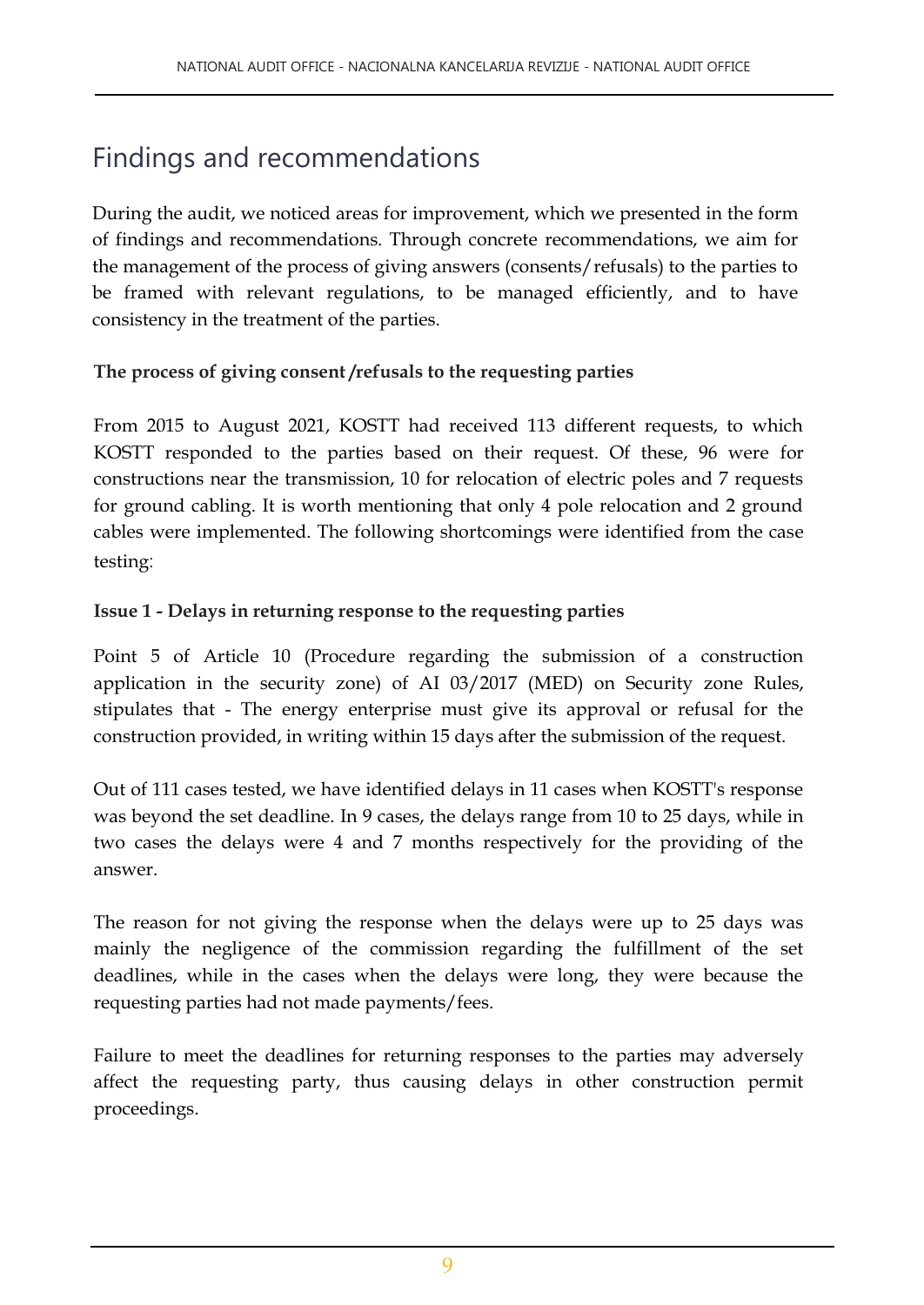#### **Recommendation 1**

The Board of Directors through the Chief Executive Officer should ensure that the deadline is met in all cases for the return of the response of 15 days in order for the party and the municipality to be informed with the technical conditions to be respected during construction near the power system.

Adequate procedures should also be applied that avoid the possibility of the party delaying the payment of the invoice and that this then reflects on the non-meeting of the deadline for returning the response.

#### **Issues 2 - Non-application of financial tariffs by KOSTT**

Instruction no. 278 of KOSTT for Issuance of Consents for construction of facilities in the vicinity of substations & transmission lines and underpasses approved by the Board on 06.05.2008 determines the fees for providing answers (consents/refusals) for the parties that apply.

We have identified 14 cases when the parties were returned a response (consent/refusal) by KOSTT despite the fact that no payment was made. The financial value that was not paid for this purpose according to the fees was in the amount of €3,000. Of these, 10 cases were for public institutions (municipalities, ministries and Publicly Owned Enterprises) and in four (4) cases for natural persons. Also, in four (4) other cases the billing was not in accordance with the tariffs in the guide either as a result of applying VAT or even applying incorrect kilometers.

According to KOSTT officials who have managed this field, this happened because for public institutions they considered the application of tariffs as unnecessary (although according to the instruction, there were no exceptions for public institutions), while for natural persons they did not provide any clarification. Non-application of tariffs for all requesting parties by KOSTT leads to unequal treatment of the parties and has an impact on the financial aspect.

#### **Recommendation 2**

The Board of Directors through the Chief Executive Officer should ensure that the fees are applied to all requesting parties which receive a response from KOSTT without favoring any party, otherwise, the instruction should be supplemented/changed and specify in which cases and who is exempted from the fee/payment. Also, in billing, there should be an increased care that the prices are in full compliance with the instruction.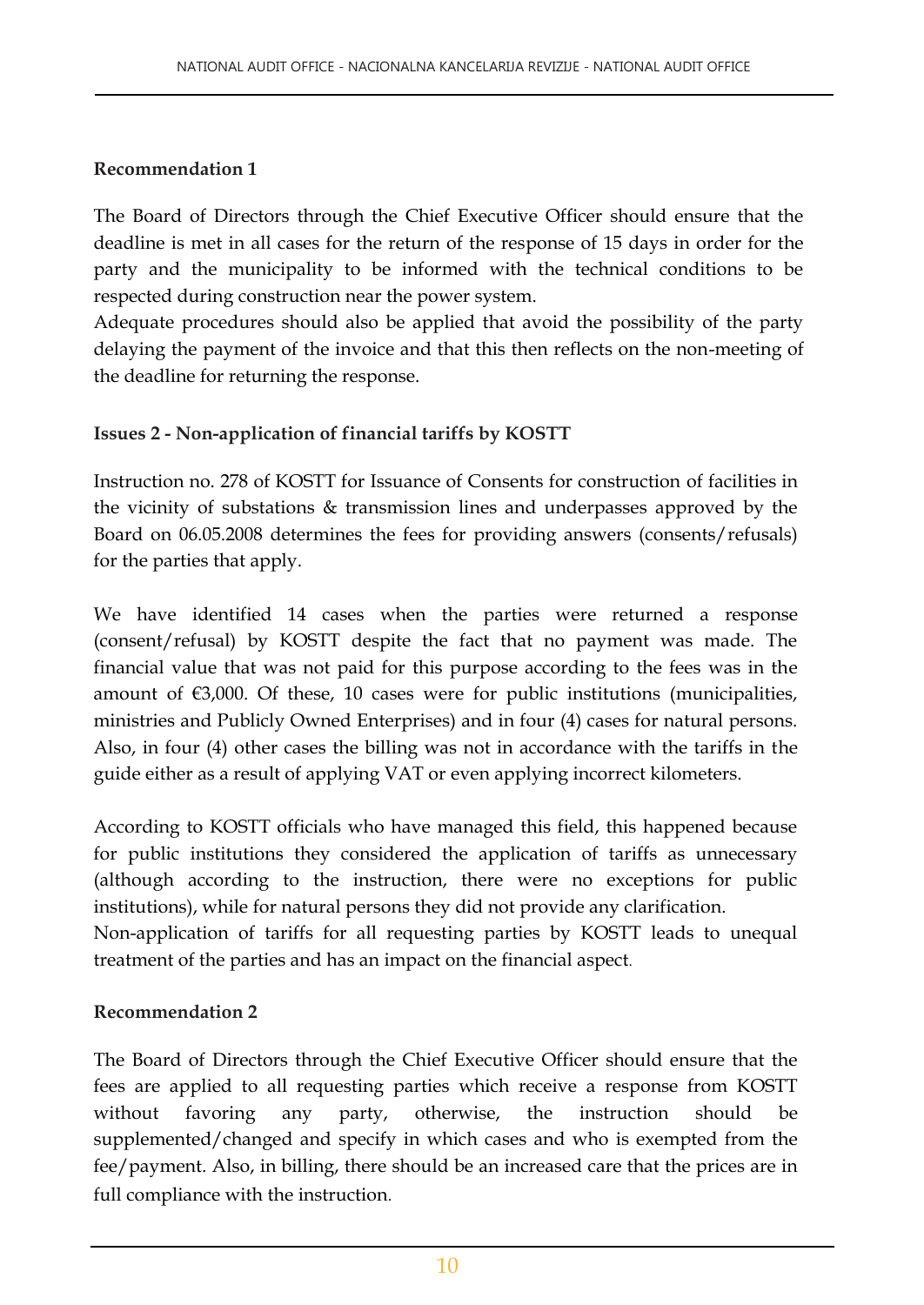#### **Issues 3 - Shortcomings in the management of the response process (consents / refusals) by KOSTT**

The management of the process of giving the responses (consents/refusals) technical conditions for applicants is based on AI no. 2005/7; AI 03/2017<sup>4</sup> on Rules for Security zones, Instruction no. 278 on Issuance of Consents for construction of facilities in the vicinity of Substations & Transmitters and under Transmission; KOSTT Code of Electrical Equipment and Technical Rules for Construction and Maintenance of Power Facilities - substations and – lines<sup>5</sup>. We identified that:

• In 65 cases (2015-2018) the response returned to the requesting party in addition to the signatures of the commission was followed by the cover letter signed by the chief executive officer, while in 44 others (2018-2021) the responses were not signed by the chief executive officer.

While in two cases, the requests were not reviewed by the Department for Project Management & Engineering, as required in Instruction no. 278 of KOSTT. The requests related to the installation and relocation of electric poles, the answer to which was given by the chief executive officer and not the department/commission; and

• In all the responses given to the parties in the letter of KOSTT, it was not specified in which article of the instruction or technical rules they referred to for setting the criteria, but it was only stated as a note at the end of the response that for more see relevant AI 03/2017 and technical rules on construction.

KOSTT did not have clearly written procedures in any of the above regulations which model of approvals/signatures should be followed in order to have adequate controls and equal treatment.

#### **Recommendation 3**

The Board of Directors should ensure clear procedures regarding approvals/signatures, at the same time it should ensure that all requests for response (consents/refusals) are reviewed by the relevant professional department according to the applicable instruction.

l <sup>4</sup> AI no. 2005/7 has covered the scope of the audit 01.01.2015 until March 2017, and from this period until August 2021 is covered by AI 03/2017 <sup>5</sup> Official Gazette of the former SFRY No. 65/88 and Official Gazette No. 19/68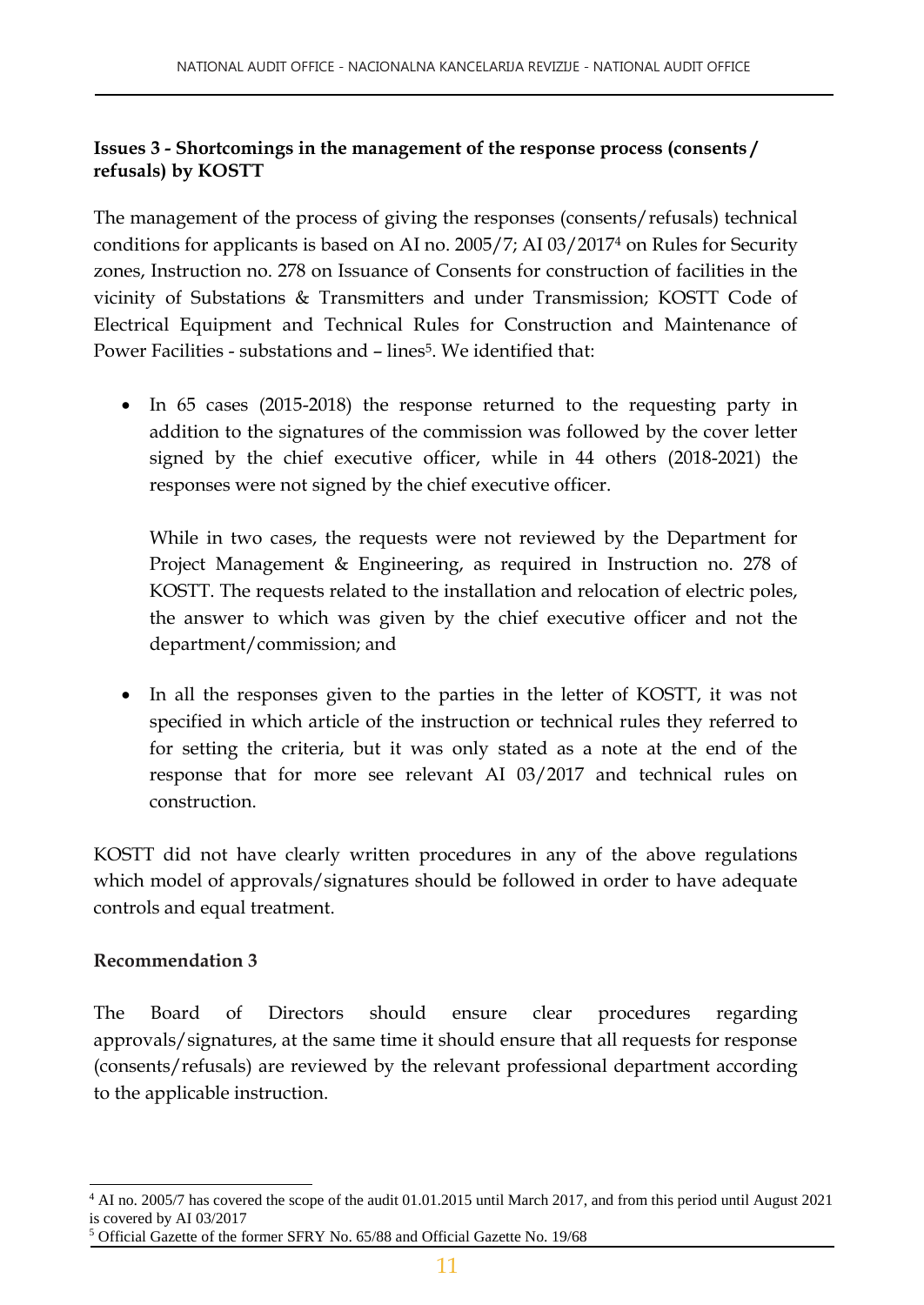#### **Issues 4 - Constructions within the transmission security zone**

Paragraph 4 of Article 27 of the Law on Energy no. 05/L-081 provides that - All lines and pipes for the transmission and distribution of energy that pass through, over, on or under any property shall give rise to a servitude in perpetuity over the affected property held by the concerned energy enterprise.

Paragraph 2 of Article 31, provides that - Within any established security zones, it shall be prohibited or subject to restrictions to construct or erect any building, to cut plants or trees, or to perform activities that may pose a threat to the security or uninterrupted operation of the energy installation, the safety of health, life and property.

During the physical examination, we have identified cases where the security zone was violated, as a result of non-compliance with the criteria according to the consents/technical conditions and the following unauthorized constructions:

- The construction of the Faculty of Agriculture and Veterinary Medicine - Prishtina, was close to the transmission line about 5m while KOSTT had given its consent according to the technical conditions that the distance be at least 7m. This distance was not respected during the construction, despite the fact that the supervision of the implementation of the criteria is the competence of the municipality, however the security zone was violated;
- The Municipality of Prizren had moved the pole of the existing 110kV line near the road (old transit project) about 2m while KOSTT had issued its consent with the technical conditions/project that the distance to the edge of the road is 40m, in cases where conditions do not allow of not less than 10m. The report of the technical acceptance commission dated 22.01.2016 confirms that the works/relocation of the pole have not been carried out according to the technical conditions. KOSTT had informed the municipality in an email about the improvement of the remarks, however in the field the situation remains the same; and
- A case of construction below the transmission line<sup>6</sup> 110kV, which had not received consent/technical conditions for construction<sup>7</sup>, was identified by the maintenance department, which according to the

 $<sup>6</sup>$  New Enterprise Shock-Absorbers case</sup>

 $^7$  After the cessation of works, the party had made a request for technical conditions and KOSTT had responded by defining the technical conditions.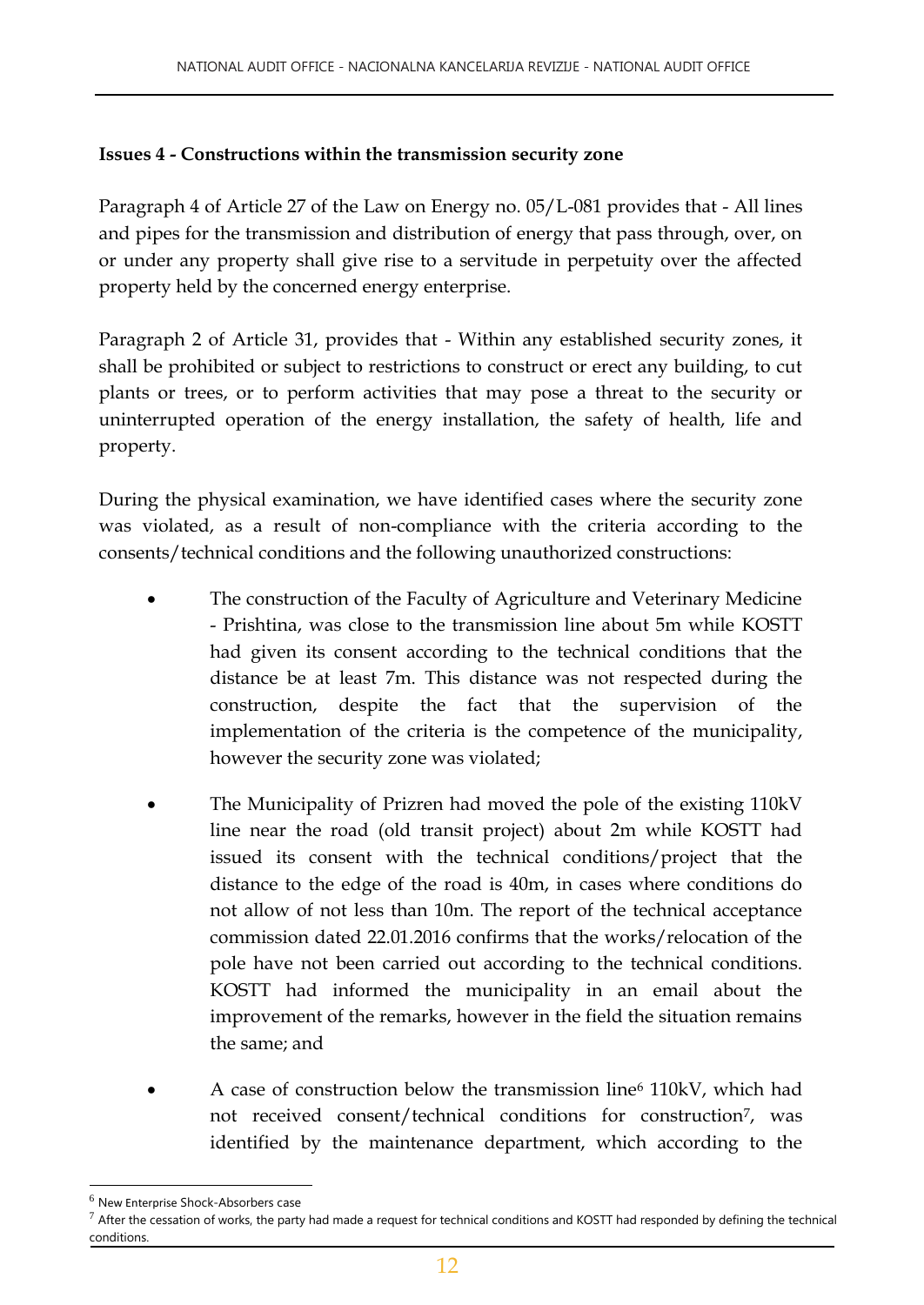maintenance regulation checks the route in terms of violation of the area under the line once every six months. KOSTT had notified the competent bodies and the works had been stopped.

In the field we have noticed other facilities (houses, premises, etc.) mainly constructed in previous years which were below the transmission line in violation of the law. It should be noted that the maintenance department had started informing the two municipalities about the facilities, which violated the security zone and some individual cases, but that the cooperation between KOSTT and relevant actors/stakeholders requires a lot of progress to achieve the desired effects.

Violations of the security zone have been made mainly due to non-timely provision of technical consents/conditions, or even by non-implementation of standards and technical rules provided by technical conditions set by KOSTT. It should be noted that KOSTT has not practiced monitoring whether the technical conditions are being applied, in the case of construction, as this is the competence of the municipalities.

Constructions within the security zone directly affect the violation of the security zone of transmission lines, causing difficulties in accessing the lines (restriction on the right of servitude), and endangering the life and health of citizens.

#### **Recommendation 4**

The Board of Directors through the Chief Executive Officer should ensure effective cooperation with all municipalities and other stakeholders through continuous communication to prevent the breach of the transmission security zone throughout the country. Also, KOSTT should more often monitor the lines and constructions that are carried out in the vicinity of the transmission system in order to avoid endangering the servitude on its properties.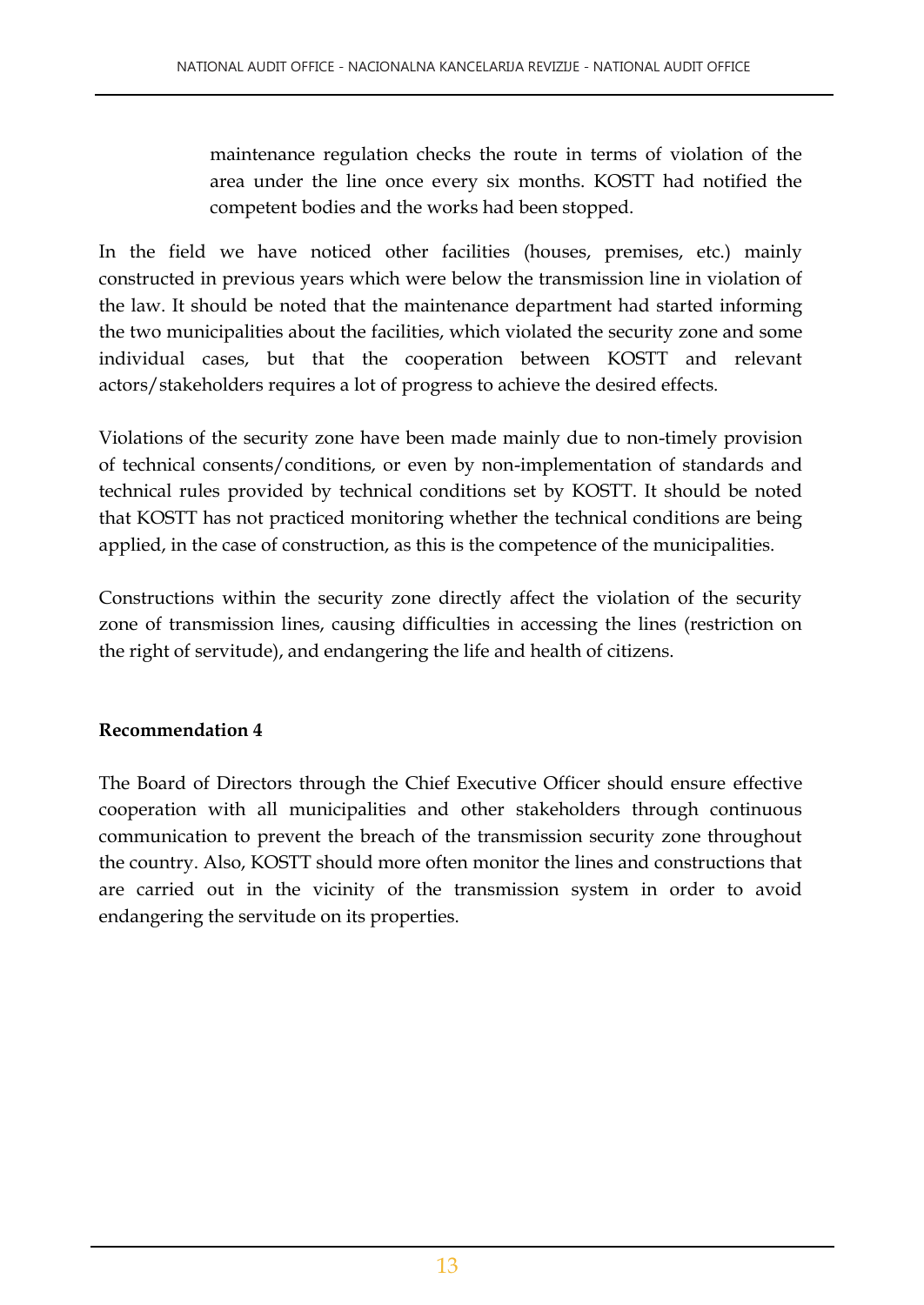#### **Issue 5 - Application of technical rules for relocation of lines and ground cabling**

Statute of KOSTT<sup>8</sup> in Article 7 states that the Shareholder or the Board of Directors shall issue regulations for the administration and operation of KOSTT, which regulations may be amended or revoked.

On the issue of relocation of lines and terrestrial cabling, KOSTT has so far applied the standard IEC 60840 and EN 50341-1 and the same standards have been applied for both KOSTT's own investments and those of private investors.

On the other hand, in order to give consent/technical conditions for constructions near the transmission, the regulation on technical norms for the construction of power lines with minimum voltages from 1kV to 400 kV was applied.<sup>9</sup> (This Regulation was canceled by the decision of the Government of Kosovo no. 15/36 dated 22.09.2021.

KOSTT has no internal regulations governing the relocation of lines, ground cabling and constructions in the vicinity of the transmission. It should be noted that in 2020 KOSTT had started drafting the internal regulation<sup>10</sup> and on  $12.07.2021$  was sent to the board for approval but this regulation was still not approved by the Board.

The use of the standards and regulations with which KOSTT has operated may have been insufficiently applicable to the needs of KOSTT. Also, the annulment of the previous regulations by the Government makes it impossible for KOSTT to review the requests that may come from now on from different parties as a result of the lack of legal basis.

#### **Recommendation 5**

The Board of Directors should approve internal regulations that are in line with relevant legislation and standards, and specifically define procedures and criteria related to line relocations, ground cabling and construction in the vicinity of security zones. Also, the administrative aspects should be defined through written procedures to eliminate any ambiguities in the process of their treatment and implementation.

 $^8$  Last statute no.1888 dated 23.11.2020

<sup>&</sup>lt;sup>9</sup> Official Gazette of the former SFRY No. 65/88 and Official Gazette No. 19/68.

 $10$  Regulation on defining the technical criteria for segmentation of 110kV high voltage overhead lines with underground cable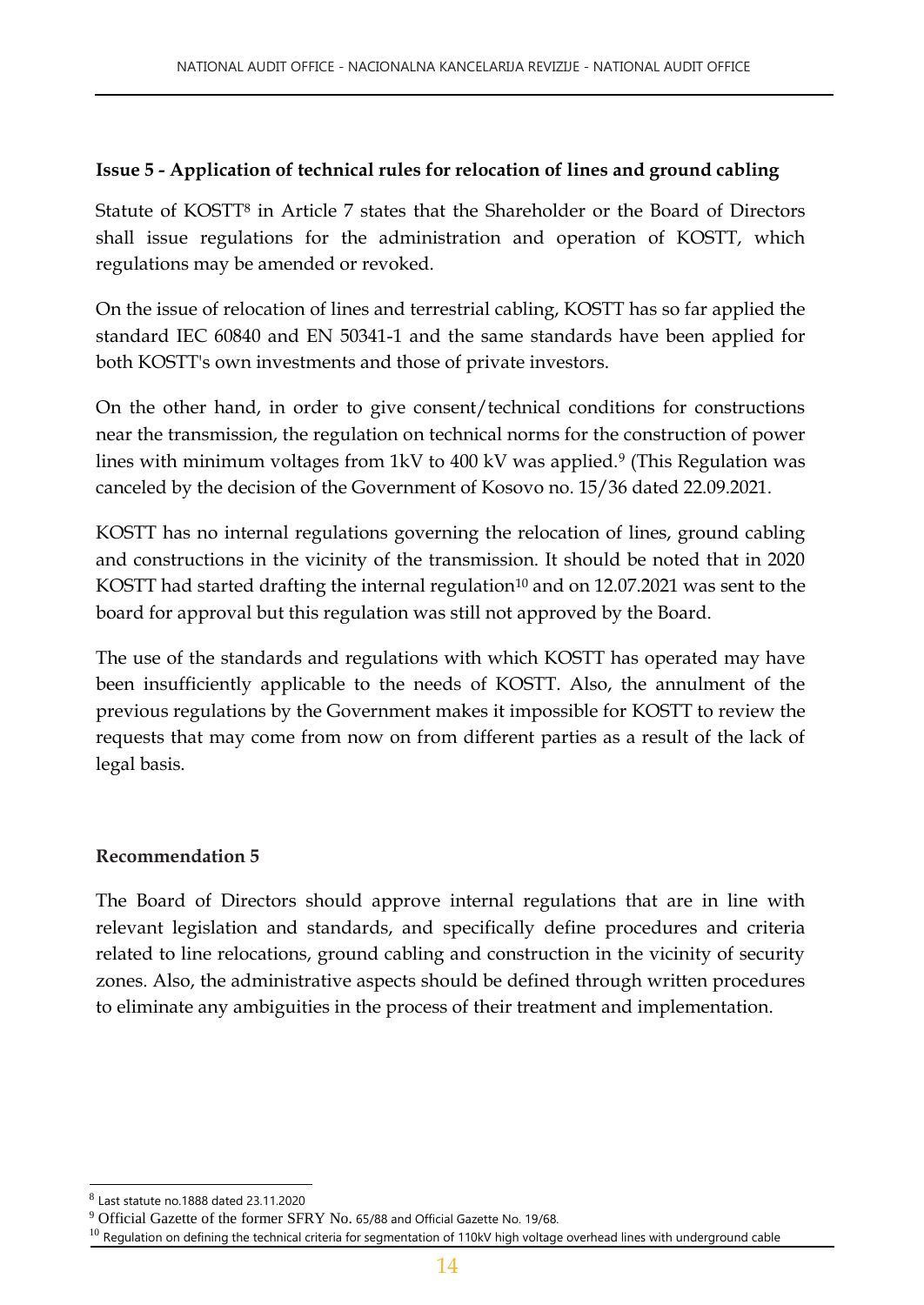#### **Rentals of shops and optic fibers**

Currently, KOSTT has five leased shops and three lease contracts for optic fibers. According to the information and data provided by KOSTT, the leased shops have been occupied since 1999 and after many efforts of KOSTT management, they managed to bring them under control, through negotiations with the occupiers (although this issue was in litigation, however for all these years had not received any epilogue).

In 2016, the Chief Executive Officer formed a commission to identify shops (properties) that belong to KOSTT as assets. The Commission has identified and proposed to the Management that the occupied shops be leased (by concluding contracts with current users). The prices are determined taking into account the rental prices which are also applied by the Public Housing Enterprise, in the locality where the KOSTT facilities are located. The contracts are mainly renewed every 1 year and currently they are still valid.

Whereas for a shop that was under the management of KOSTT in 2015 a procedure was developed in the form of an auction for renting where the offer with the highest bid price was selected.

#### **Rentals for optic fibers**

The regulation for joint use of alternative infrastructure (passive/optic fibers) approved by the Board on 19.04.2017 allows KOSTT to provide joint use of infrastructure by renting the excess capacity of optic fibers.

From this period on and currently, KOSTT has an agreement for giving into use of the optic fibers network with three operators. The prices of these contracts are based on the tariffs set by this regulation. From the audit, we did not notice that there are deviations from the tariffs set by the internal regulation.

We have no recommendations from this area.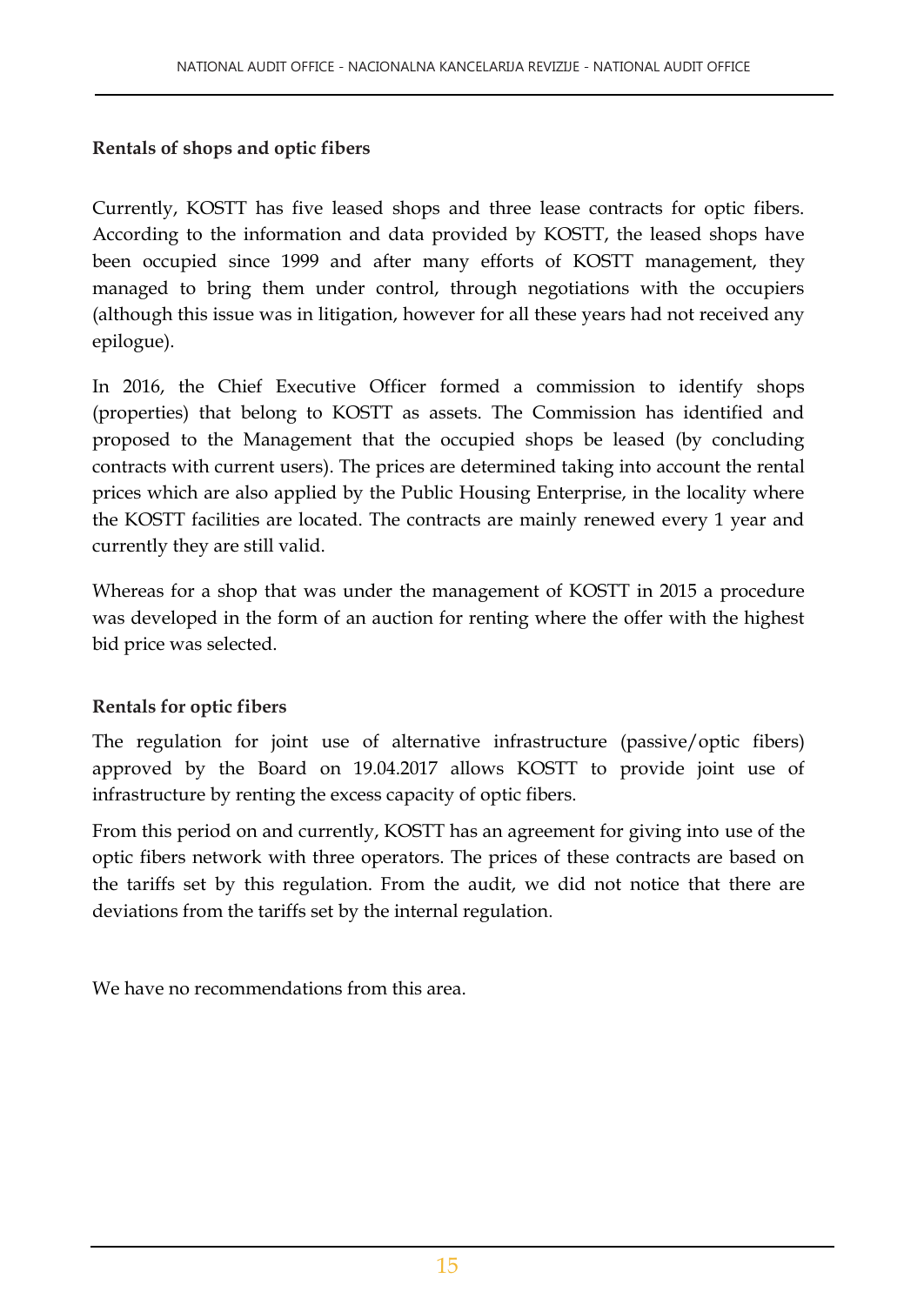### **II - AGREEMENTS FOR THE PURCHASE OF PRODUCED ENERGY BETWEEN POE KOSST JSC AND COMPANIES OPERATING WITH RENEWABLE SOURCES RELATED TO INCENTIVE PAYMENTS/TARIFFS**

### Introduction

l

The main activity of KOSTT is the management and operation of the transmission and energy system of Kosovo, and is responsible for the transmission of energy to high voltage power grids. As a market operator, KOSTT is responsible for the organization and administration of energy trade and manages the process of electricity purchase and sale agreements in Kosovo.

The Board of the Energy Regulatory Office (ERO), on 27 April 2017 had approved Rule no. 10-2017 on the Support Scheme for Renewable Energy Generators, which obliges KOSTT to sign agreements with generators of renewable energy.

Upon entry into force of this rule, within sixty (60) days, applicants who possess a decision for preliminary authorization<sup>11</sup> or decision on final authorization<sup>12</sup> which have been issued under the Rule on Authorization Procedure prior to the entry into force of this rule, shall make a written request to the Market Operator (MO) to enter into a energy purchase agreement. Existing Energy Purchase Agreements concluded between the supplier Kosovo Electricity Supply Company (KESCO JSC) and Generators for Renewable Energy Sources (RES) are transferred from KESCO JSC to MO (KOSTT JSC), no later than 31 December 2017.

KOSTT (MO) and existing RES generators (transferred from KESCO), will enter into a energy purchase agreement approved under this Rule, which agreement will be valid only for the remainder of its term. The number of agreements that have moved from KESCO JSC to KOSTT JSC was eight (8).

Based on the final decision of ERO, KOSTT shall prepare the draft agreement, which it forwards to the Board of ERO for approval that the respective generator meets the criteria for signing the agreement based on Article 17 of Rule no. 10.-2017 After approval by ERO, the agreement between KOSTT and the generator is signed.

 $11$  ERO will issue a decision on Preliminary Authorization to the applicant if it has been established that the applicant has demonstrated its suitability for the construction of new generation capacity, but has not yet met the requirements such as: Grid Connection Agreement, Construction Permit and Water Consent or Water Permit in case of hydro-power plants. This proof must be brought when submitting the request for conversion of the Decision for preliminary Authorization into Final Authorization

<sup>&</sup>lt;sup>12</sup> Decision issued by the Board of ERO, indicating the successful fulfillment of the requirements by the applicants and the final authorization is given for the start of the construction of new generation capacities.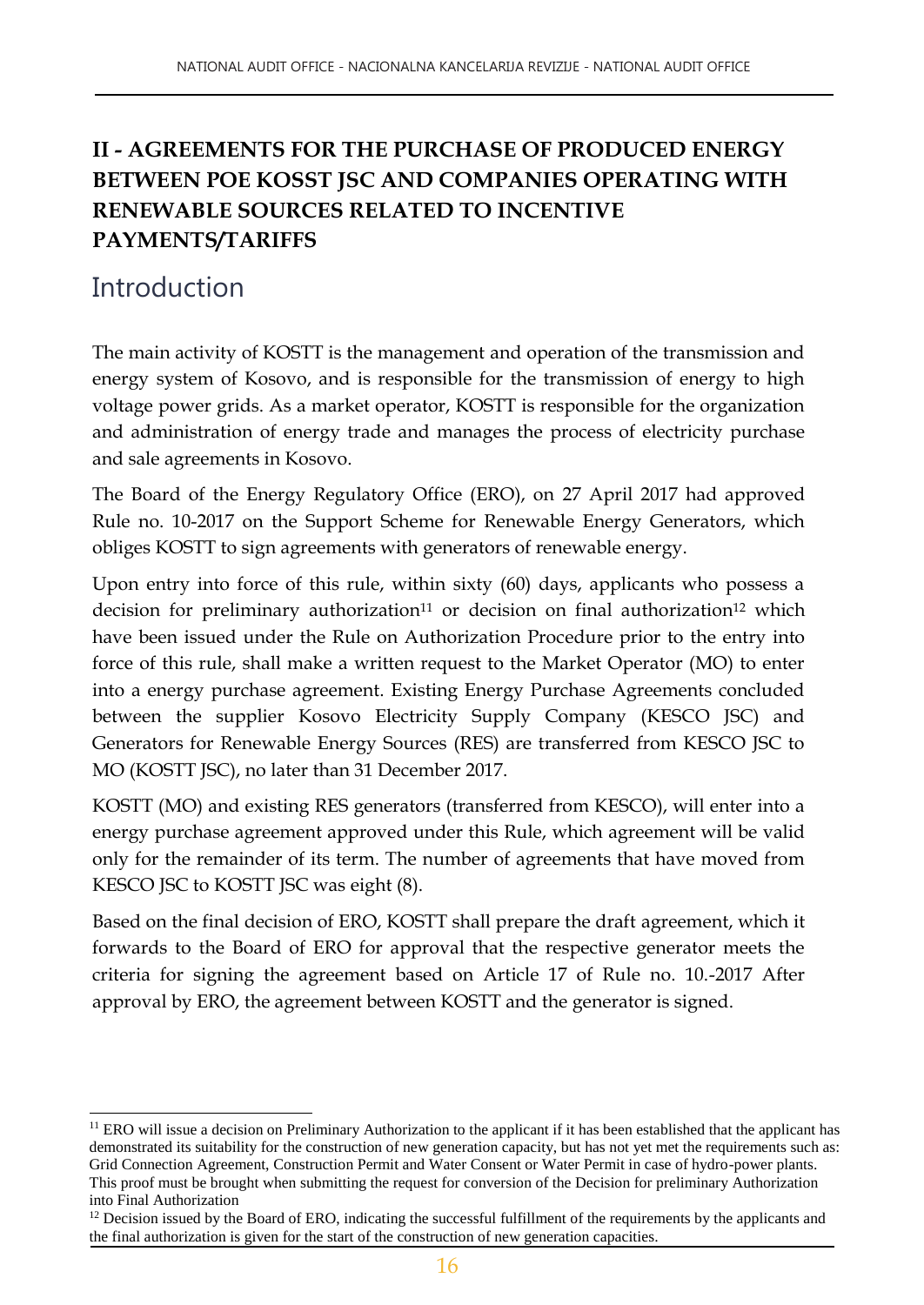With Decision no. V-810-2016 dated 19.05.2016; ERO has started to apply incentive tariffs on RES generators, as well as the annual adjustment of inflation after the first year of operation.

From 2017 to August 2021, KOSTT manages 32 agreements, of which 25 generators are in commercial operation, while seven (7) are in the process of finalizing the construction of generating capacities.

Agreements for the purchase of energy (hydro-energy and solid biomass) have a duration of 10 years, while agreements for the purchase of electricity generated by photovoltaic panels and wind generators have a duration of 12 years.

The System Operator (Department within KOSTT), according to the metering code, is responsible for inspecting and testing all Metering Systems when installed by generators and on periodic basis after installation.

For each month, the MO shall receive the metering reports and the invoice from the generators, shall check them and after verifying the metering and invoicing report, the payment is made for the MW produced in accordance with the decision on incentive tariffs set by ERO, including inflation adjustment.

# Audit Objective and Scope

The objective of this audit was verification whether the management of agreements concluded between KOSTT JSC and producers with renewable energy sources (RES), as well as the payments related to these agreements were in accordance with the relevant legislation. The scope of audit were all agreements for the purchase of energy produced between POE KOSTT JSC and companies operating with renewable sources, regarding incentive payments/tariffs.

The audit included the examination of documents relating to energy purchase agreements, then their evaluation and payments, as follows:

- whether prior to the signing of the agreement for the purchase of energy from renewable sources there is a final decision in place approved by ERO;
- whether the duration of the agreement concluded between the parties is in accordance with the requirements of Rule no. 10-2017 on the Support Scheme for Renewable Energy Generators;
- whether the payments made for incentive tariffs are in accordance with the decision set by ERO, as well as the adjustment of inflation is made in accordance with the annual decisions issued by ERO; and
- whether the payments made were documented with relevant evidence according to the report generated by the metering system.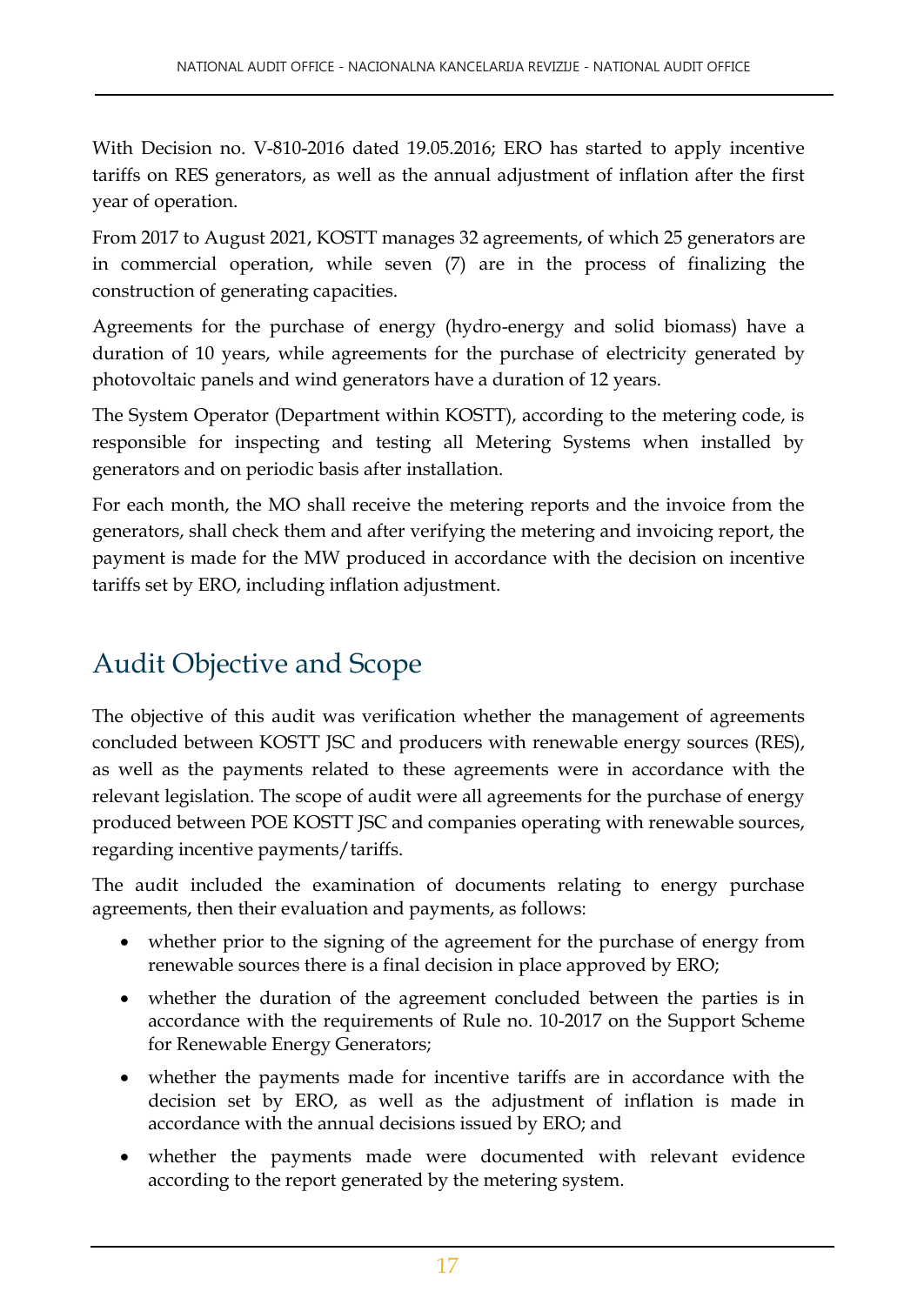#### **Conclusion**

l

KOSTT has signed 32 agreements<sup>13</sup> with RES generators from which it is planned to produce 169.20 MWH. From 2017 to August 2021, KOSTT made payments in the amount of €65,115,100 for the purchase of electrical energy produced from renewable solar sources, wind, biomass and hydro-power plants (RES generators).

We tested all agreements as well as 77 payments in the amount of  $£12,915,764$  (for 146,546 MWH of energy produced). Of the payments tested, 8 were for windgenerated energy, 27 solar and 42 payments for energy produced by hydro-power plants. We have also examined the system of field measurements as well as the quarterly inspection reports performed by the System Operator for all agreements.

From the audit of agreements and payments, we conclude that:

- Prior to the signing of the agreements, there was a final decision in place approved by ERO;
- The duration of the agreements concluded between the parties is in accordance with the requirements of Rule no. 10-2017 on the Support Scheme for Renewable Energy Generators;
- Payments were made based on the incentive tariff, and the adjustment of inflation was made based on the decisions of ERO; and
- The payments were documented with relevant evidence according to the report generated by the metering system.

\**This report is a translation from the Albanian original version. In case of discrepancies, Albanian version shall prevail.*

<sup>&</sup>lt;sup>13</sup> 21 agreements related to generators that use water, 4 agreements related to generators that use wind, 6 agreements related to generators that use solar energy and 1 with biomass